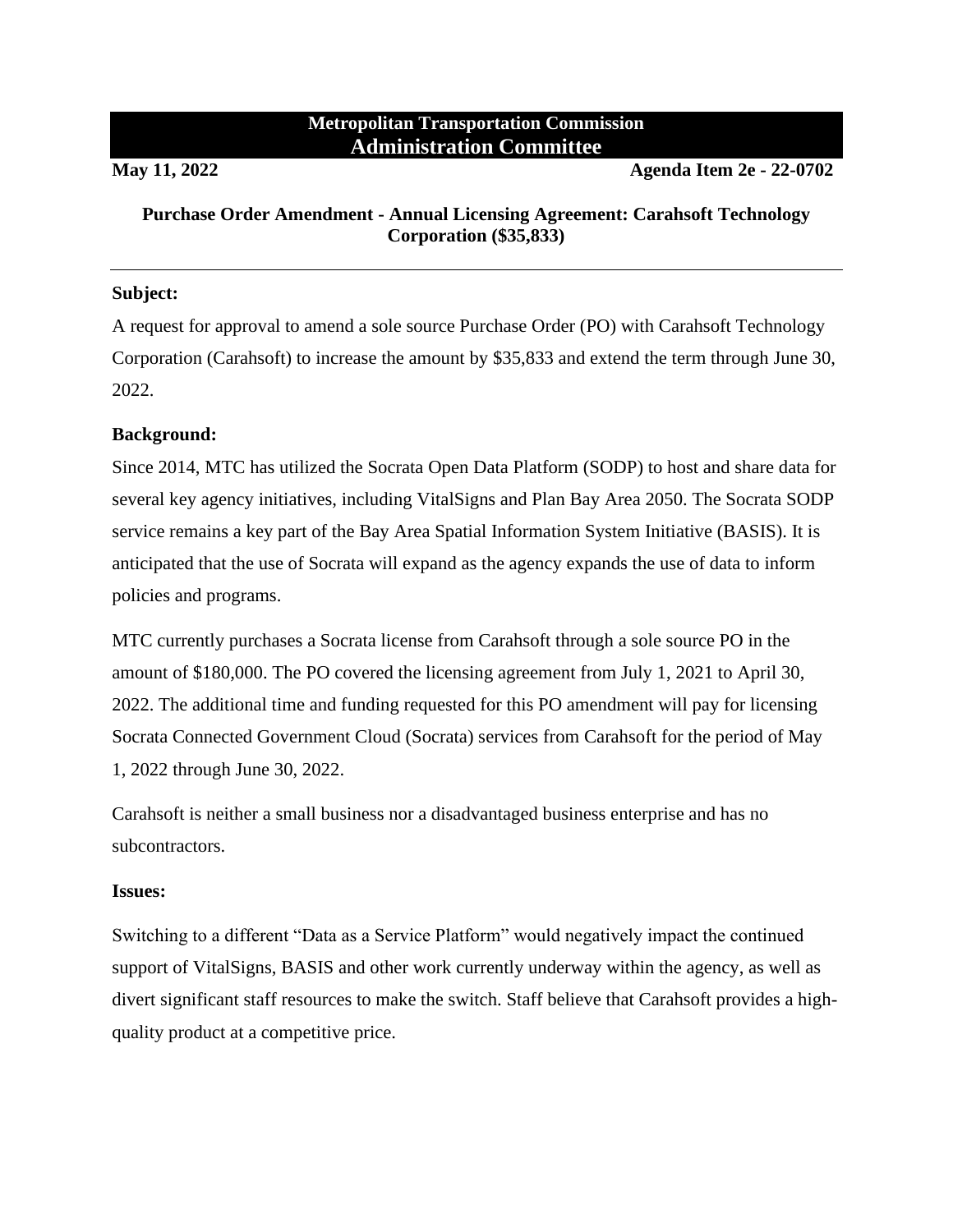**Administration Committee Agenda Item 2e - 22-0702 May 11, 2022 Page 2 of 2**

#### **Recommendations:**

Staff recommends that the Committee authorize the Executive Director or designee to issue an amendment to the PO with Carahsoft, to be effective May 1, 2022, to extend the purchase order through June 30, 2022 and increase the compensation by\$35,833 for a new total purchase order amount not to exceed \$215,833.

## **Attachments:**

Request for Committee Approval –– Summary of Proposed Purchase Order Amendment

Therew Whole

Therese W. McMillan